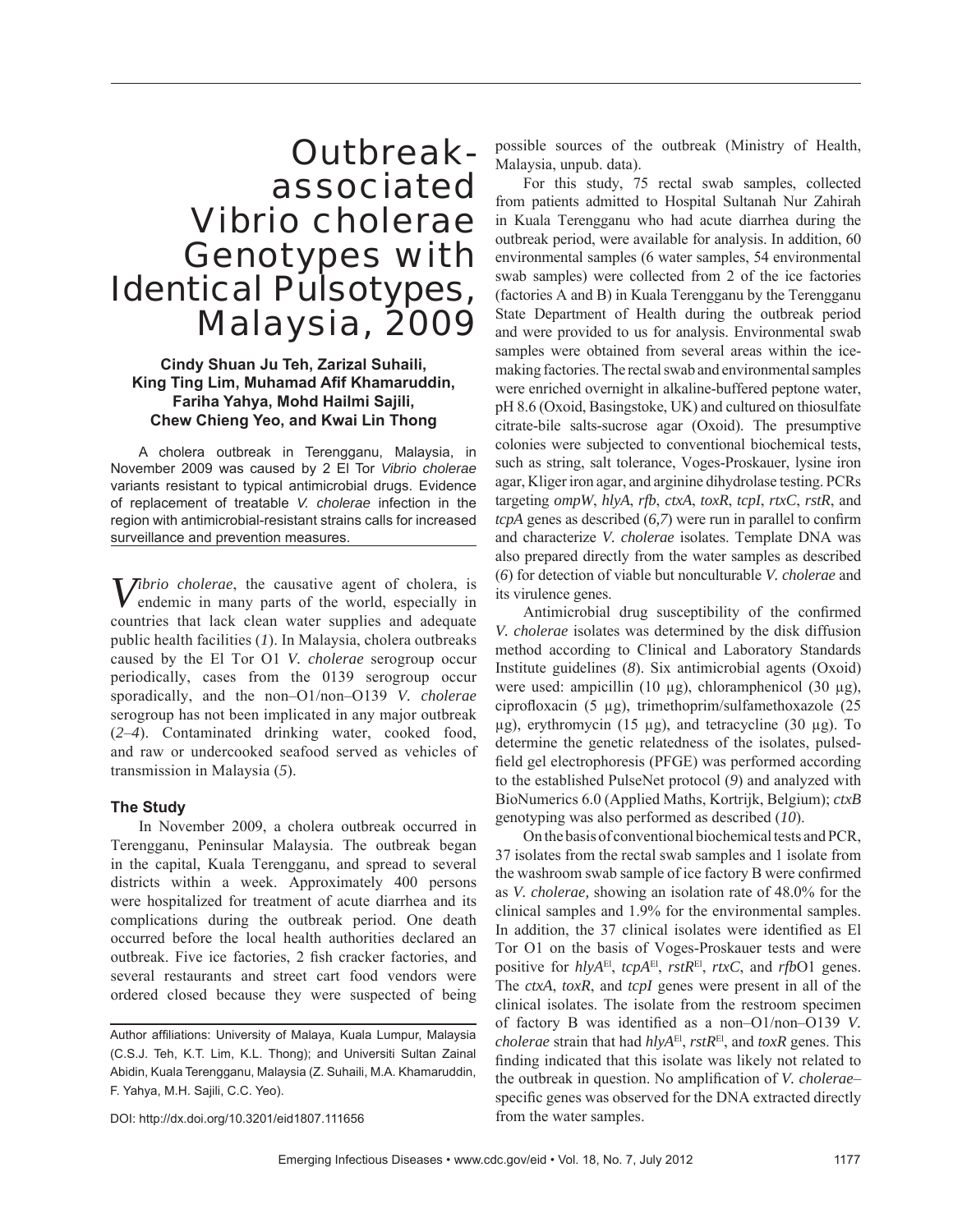## **DISPATCHES**

Although the environmental non-O1/non-O139 *V. cholerae* isolate was sensitive to all the antimicrobial agents tested, the 37 clinical O1 *V. cholerae* isolates were resistant to ampicillin, trimethoprim/sulfamethoxazole, erythromycin, and tetracycline. In Malaysia, tetracycline generally has been considered the drug of choice for cholera treatment; however, it has been replaced by erythromycin because the number of tetracycline-resistant strains has increased since a 1992 outbreak in the state of Kelantan (*11*). The emergence of erythromycin-resistant isolates in this outbreak will likely contribute to decreased efficacy of erythromycin.

PFGE of *Not*I-digested chromosomal DNA from all of the human isolates resulted in 1 pulsotype with 24 fragments ( $\approx$ 30 kb to  $\approx$ 370 kb); the environmental isolate showed a distinct pulsotype  $(F = 0.83)$  (Figure 1). PFGE was repeated  $2 \times$  with identical results. In addition, the pulsotype of the clinical isolates in this study was identical to the pulsotype of an O1 isolate (123/08) from a cholera patient in Kuala Lumpur in 2008 (Figure 1) (*12*). Isolate 123/08 also showed identical antibiograms with the Terengganu O1 outbreak isolates. This finding suggests that isolate 123/08 and the Terengganu 2009 O1 outbreak isolates were possibly linked.

Several *ctxB* alleles have been identified among O1 *V*. *cholerae* strains on the basis of a few point mutations: 1) classical and El Tor, US Gulf Coast (39His, 46Phe, 68Tyr); 2) El Tor, Australia (39His, 46Leu, 68Tyr); and 3) El Tor, seventh pandemic, and El Tor, Latin American epidemic (39Tyr, 46Phe, 68Ile) (*10*). Of the 37 isolates, 33 were classified as genotype 3 on the basis of multiple sequence alignments of *ctxB* (*10*). Similarly, our previous multilocus sequence typing study (*2*) subtyped isolate 123/08 as an El Tor biotype characterized by the *ctxB3* gene (Figure 2). We postulate that this particular clone has reemerged since its isolation in Kuala Lumpur in 2008 and was likely linked to the 2009 Terengganu outbreak.

Four of the 37 clinical isolates showed amino acid substitutions Tyr39His and Ile68Thr (Figure 2) and were classified as genotype 1. Genotype 1 strains that carry both classical and El Tor *rstR* allele have been detected in Asian and African countries since the 1990s (*13*). In 2001, El Tor variant strains that harbored *rstR*El/*ctxB1* superseded the typical El Tor strains in Bangladesh and other Asian countries. Since 2007, outbreaks in Vietnam and Thailand have been mainly caused by El Tor variant strains (*7*,*14*). Ang et al. (*3*) reported that El Tor variant strains could have emerged earlier in Malaysia because 1 such strain was responsible for the 2000 outbreak in Kelantan. In contrast to neighboring countries, our current study indicates that the El Tor strains have not been replaced by El Tor variant strains in Malaysia; typical El Tor strains are still found in this country. In our current study, the isolates could not be

#### M 1 2 3 4 5 6 7 M 8 9 10 11 12 13 M



Figure 1. Notl-pulsed-field gel electrophoresis profiles of Vibrio *cholerae* isolated during the outbreak, Terengganu, Malaysia, 2009. Lane M: *Xba*I-digested *Salmonella enterica* serovar Braenderup H9812 as DNA standard; lanes 1–7 and 9–12: isolates of El Tor O1 serogroup (rectal swab); lane 8: isolate of non–O1/non–O139 serogroup (swab from ice factory); lane 13: El Tor O1 *V. cholerae* isolated in 2008 (Kuala Lumpur).

differentiated by PFGE, although they belonged to 2 *ctxB* genotypes. This finding might be attributed to the genetic events resulting in the transfer of the different *ctxB* alleles among the *V. cholerae* populations in Malaysia or with the strains from neighboring countries.

#### **Conclusions**

The 2009 cholera outbreak in Terengganu was controlled in late November; 187 cases and 1 death were confirmed (www.myhealth.gov.my/myhealth). We found no evidence of an association between 2 ice factories considered as possible sources of infection and the

|                                                                                                | 1 |  |  |  |  |    |  | 10 |  |  |  |  |  |  | 20 |    |  |  |  |  |  |  |  |  | 30 |                                                                                     |  |  |  |  |  |  |  | 40 |  |  |  |  |            |  |  |  |  |  |
|------------------------------------------------------------------------------------------------|---|--|--|--|--|----|--|----|--|--|--|--|--|--|----|----|--|--|--|--|--|--|--|--|----|-------------------------------------------------------------------------------------|--|--|--|--|--|--|--|----|--|--|--|--|------------|--|--|--|--|--|
| N16961 M I K L K F G V F F T V L L S S A Y A H G T P Q N I T D L C A E Y H N T Q I Y T L N D K |   |  |  |  |  |    |  |    |  |  |  |  |  |  |    |    |  |  |  |  |  |  |  |  |    |                                                                                     |  |  |  |  |  |  |  |    |  |  |  |  |            |  |  |  |  |  |
| 123/08                                                                                         |   |  |  |  |  |    |  |    |  |  |  |  |  |  |    |    |  |  |  |  |  |  |  |  |    | state and the state and state and state and state and state and state and state and |  |  |  |  |  |  |  |    |  |  |  |  |            |  |  |  |  |  |
|                                                                                                |   |  |  |  |  |    |  |    |  |  |  |  |  |  |    |    |  |  |  |  |  |  |  |  |    |                                                                                     |  |  |  |  |  |  |  |    |  |  |  |  |            |  |  |  |  |  |
|                                                                                                |   |  |  |  |  |    |  |    |  |  |  |  |  |  |    |    |  |  |  |  |  |  |  |  |    |                                                                                     |  |  |  |  |  |  |  |    |  |  |  |  |            |  |  |  |  |  |
|                                                                                                |   |  |  |  |  |    |  |    |  |  |  |  |  |  |    |    |  |  |  |  |  |  |  |  |    |                                                                                     |  |  |  |  |  |  |  |    |  |  |  |  |            |  |  |  |  |  |
| 26/09                                                                                          |   |  |  |  |  |    |  |    |  |  |  |  |  |  |    |    |  |  |  |  |  |  |  |  |    |                                                                                     |  |  |  |  |  |  |  |    |  |  |  |  |            |  |  |  |  |  |
| 29/09                                                                                          |   |  |  |  |  |    |  |    |  |  |  |  |  |  |    |    |  |  |  |  |  |  |  |  |    |                                                                                     |  |  |  |  |  |  |  |    |  |  |  |  |            |  |  |  |  |  |
| 30/09                                                                                          |   |  |  |  |  |    |  |    |  |  |  |  |  |  |    |    |  |  |  |  |  |  |  |  |    |                                                                                     |  |  |  |  |  |  |  |    |  |  |  |  |            |  |  |  |  |  |
|                                                                                                |   |  |  |  |  | 50 |  |    |  |  |  |  |  |  |    | 60 |  |  |  |  |  |  |  |  |    | 70                                                                                  |  |  |  |  |  |  |  |    |  |  |  |  |            |  |  |  |  |  |
| N16961 IFSYTESLAGKREMAIITFKNGAIFQVEVPGSQ                                                       |   |  |  |  |  |    |  |    |  |  |  |  |  |  |    |    |  |  |  |  |  |  |  |  |    |                                                                                     |  |  |  |  |  |  |  |    |  |  |  |  | Genotype 3 |  |  |  |  |  |
| 123/08                                                                                         |   |  |  |  |  |    |  |    |  |  |  |  |  |  |    |    |  |  |  |  |  |  |  |  |    |                                                                                     |  |  |  |  |  |  |  |    |  |  |  |  | Genotype 3 |  |  |  |  |  |
| 1334/09                                                                                        |   |  |  |  |  |    |  |    |  |  |  |  |  |  |    |    |  |  |  |  |  |  |  |  |    |                                                                                     |  |  |  |  |  |  |  |    |  |  |  |  | Genotype 3 |  |  |  |  |  |
| $1780/09$ .                                                                                    |   |  |  |  |  |    |  |    |  |  |  |  |  |  |    |    |  |  |  |  |  |  |  |  |    | <b><i></i></b>                                                                      |  |  |  |  |  |  |  |    |  |  |  |  | Genotype 3 |  |  |  |  |  |
|                                                                                                |   |  |  |  |  |    |  |    |  |  |  |  |  |  |    |    |  |  |  |  |  |  |  |  |    |                                                                                     |  |  |  |  |  |  |  |    |  |  |  |  | Genotype 3 |  |  |  |  |  |
| 26/09                                                                                          |   |  |  |  |  |    |  |    |  |  |  |  |  |  |    |    |  |  |  |  |  |  |  |  |    |                                                                                     |  |  |  |  |  |  |  |    |  |  |  |  | Genotype 1 |  |  |  |  |  |
| 29/09                                                                                          |   |  |  |  |  |    |  |    |  |  |  |  |  |  |    |    |  |  |  |  |  |  |  |  |    |                                                                                     |  |  |  |  |  |  |  |    |  |  |  |  | Genotype 1 |  |  |  |  |  |
| 30/09                                                                                          |   |  |  |  |  |    |  |    |  |  |  |  |  |  |    |    |  |  |  |  |  |  |  |  |    |                                                                                     |  |  |  |  |  |  |  |    |  |  |  |  | Genotype 1 |  |  |  |  |  |

Figure 2. Amino acid sequence alignment of the *ctxB* subunit of representative *Vibrio cholerae* isolates from the cholera outbreak, Terengganu, Malaysia, 2009. El Tor O1 N16961 (*ctxB3*) was used as the reference strain in the alignment. Identical amino acid residues are indicated by dots. Two genotypes (*1,3*) were observed in the outbreak strains.